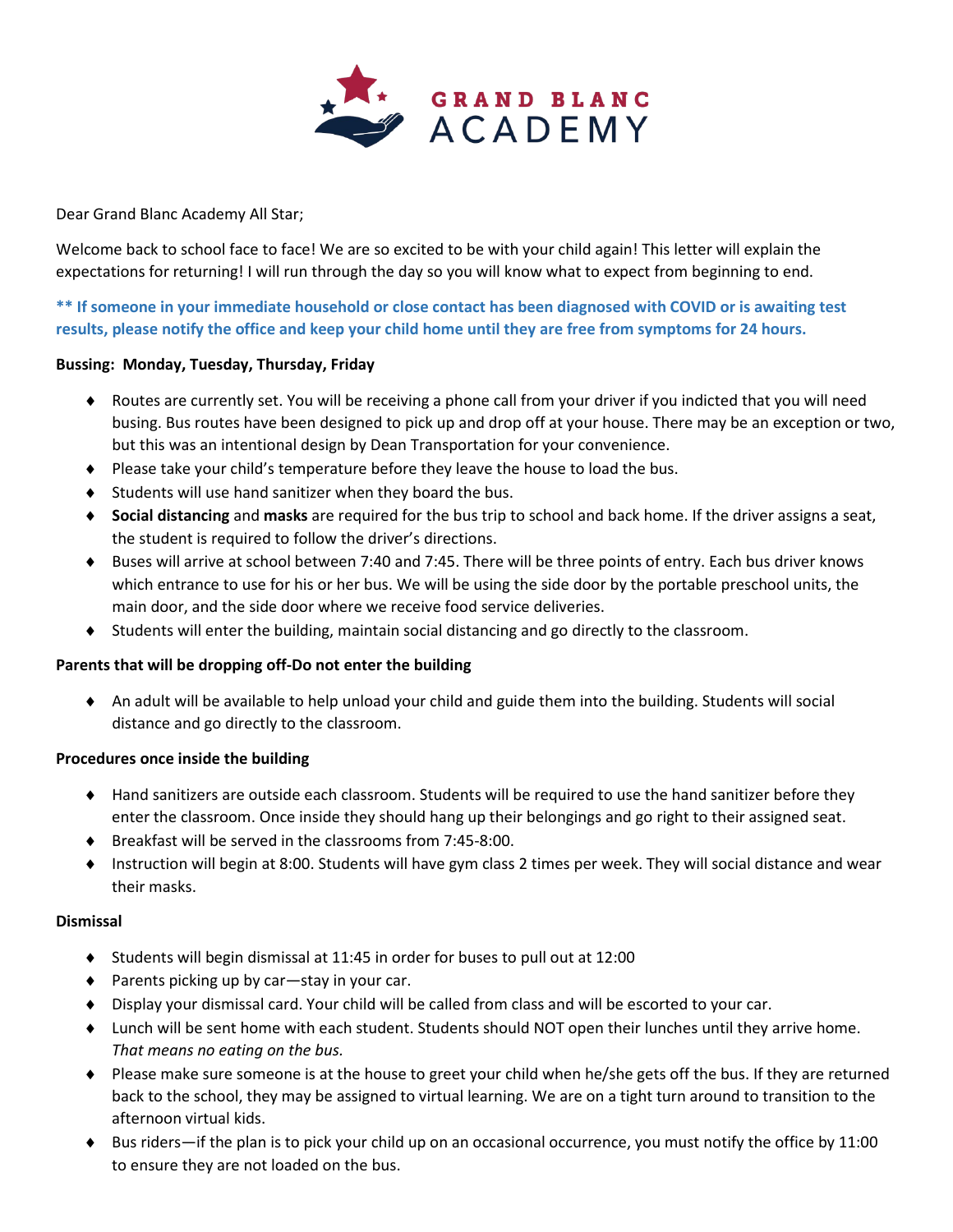## **If your child gets sick on the bus or at school**

♦ In order to keep all students and staff safe. If your child complains of not feeling well, their temperature will be taken. If it is 100° or higher, they will be separated and you will be called to pick them up. Students in this condition will NOT be allowed to ride the bus home.

## **Wednesdays—No Changes**

♦ **Wednesdays are virtual days. This allows for a deep cleaning of the building. The hours for instruction are 9:00-12:00. Teachers have professional development in the afternoons.**

*In order to account for the required hours of school per the state of Michigan, students are expected to work on the online platforms provided for them, such as Imagine Language and Literacy, Imagine Math, RazKids, and Reading Plus. These should be completed before 4:00 daily. These programs will be graded for the last two marking periods of the year.*

|                                   | <b>Raz-Kids</b>    | <b>Imagine</b><br>Language &<br><b>Literacy</b> | <b>Reading Plus</b>    | <b>Imagine Math</b>    | <b>Imagine Math</b><br><b>Facts</b> |
|-----------------------------------|--------------------|-------------------------------------------------|------------------------|------------------------|-------------------------------------|
| K                                 | 1 hr. and 30 mins. | 1 hr. and 50 mins.                              | N/A                    | 1 hr. and 20 mins.     | N/A                                 |
| $1st$ & $2nd$                     | 1 hr. and 45 mins. | 2 hrs. and 5 mins.                              | N/A                    | 1 hr. and 30 mins.     | N/A                                 |
| $3rd-5th$                         | 1 hr. and 50 mins. | 2 hrs. and 30<br>mins.                          | N/A                    | 2 hrs. and 15<br>mins. | 1 hr.                               |
| 6 <sup>th</sup>                   | 1 hr. and 30 mins. | N/A                                             | 3 hrs.                 | 3 hrs.                 | 1 hr. and 15 mins.                  |
| 7 <sup>th</sup> & 8 <sup>th</sup> | N/A                | N/A                                             | 3 hrs. and 15<br>mins. | 3 hrs. and 15<br>mins. | 1 hr. and 15 mins.                  |

# *Time Spent on Independent Programs (each week)*

This is the **weekly** expectation for each student